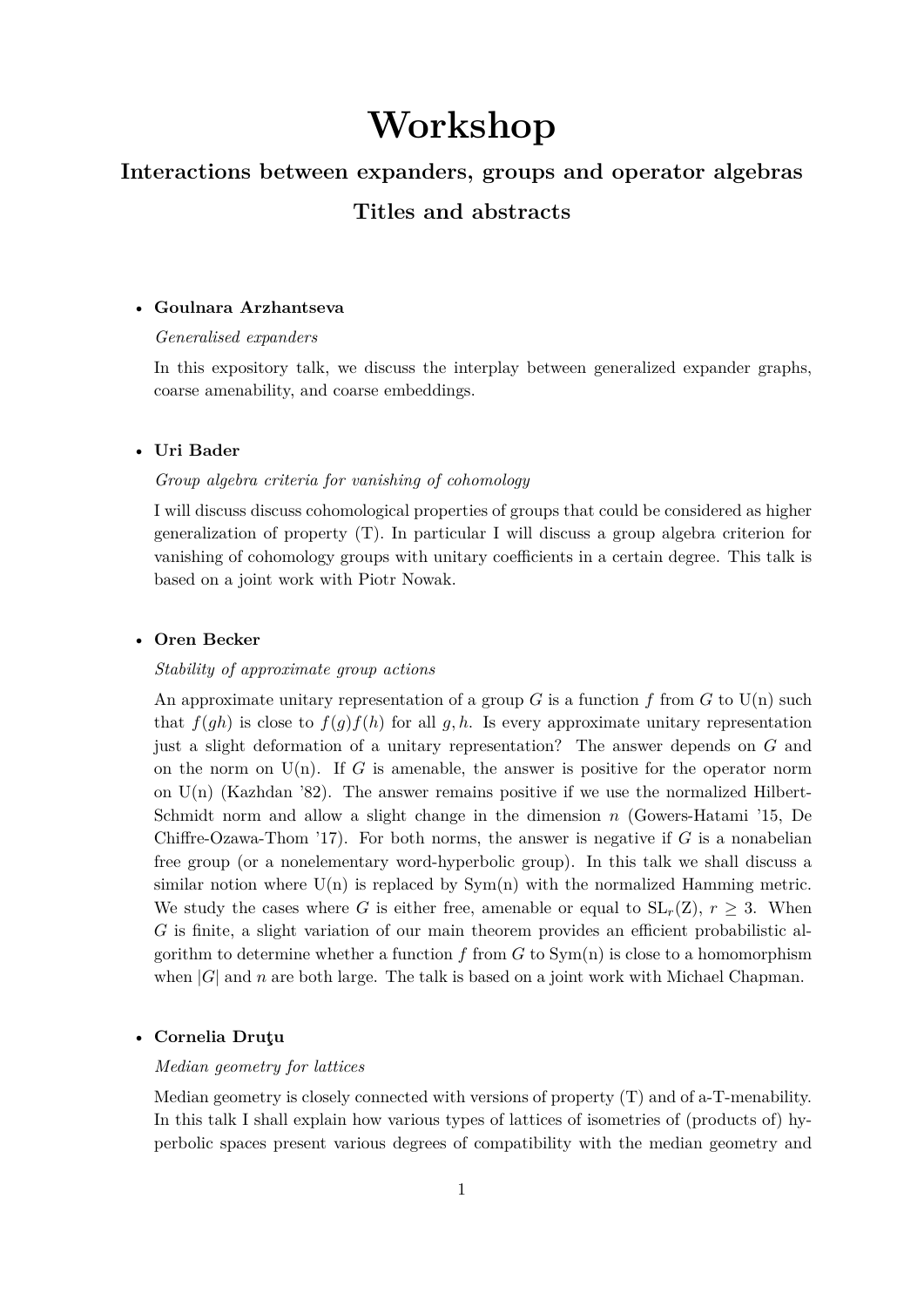its discrete version, the CAT(0) cubical complex geometry. A byproduct of these results is that they provide evidence that Rips-type theorems cannot hold for actions on median spaces, not even under strong hypotheses. This is joint work with Indira Chatterji.

## • **Alexandros Eskenazis**

#### *Nonlinear spectral gaps and coarse non-universality*

I shall discuss two extremal geometric properties of nonlinear spectral gaps pertaining to the bi-Lipschitz and coarse geometry of the underlying expanders. After a brief survey of the expander problem for CAT(0) spaces, I will explain a joint result with M. Mendel and A. Naor establishing the coarse non-universality of this class of spaces. Finally I shall mention a conjectured functional inequality whose validity would resolve the corresponding bi-Lipschitz problem.

#### • **Maria Paula Gomez Aparicio**

#### *Pure braid groups and the Baum-Connes conjecture*

The Baum-Connes conjecture, which computes in topological terms the K-theory of the reduced *C* ∗ -algebra of a locally compact group, is still open for some discrete groups, the most famous being  $SL_3(Z)$ . Nonetheless, this conjecture has been proven for a large class of discrete groups such as a-T-menable groups as well as discrete subgroups of Lie groups having property RD. The case of pure braid groups Pn was solved by Oyono-Oyono who gave some permanence properties of the conjecture for groups acting on oriented trees. I will show how to give an explicit computation of the conjecture in the case of P4. This is a joint work with Azzali, Browne, Ruth and Wang.

#### • **Amitay Kamber**

# *Cutoff on* SL<sup>2</sup>

In recent years there is a growing interest in various families of Cayley graphs and Schreier graphs of  $SL_2(F_p)$ , as p changes. For example, consider the graphs generated by the projection of fixed elements of  $SL_2(Z)$ , or the graphs generated by choosing 2 random elements and their inverses. A big breakthrough of Bourgain and Gamburd implies that those graphs are expanders, and in particular their diameter is logarithmic in their size. Conjecturally, much more should be true - those graphs should satisfy the cutoff phenomena, which implies in particular that the distance between most of the pairs of vertices is optimal up to a  $1 + o(1)$  factor. We will present a general approach to the problem, which is based on the work of Sarnak and Xue on automorphic forms. In particular, we are able to prove cutoff for some Schreier graphs coming from the action of  $SL_2(F_p)$  on the projective line over  $F_p$ . Based on joint work with Konstantin Golubev.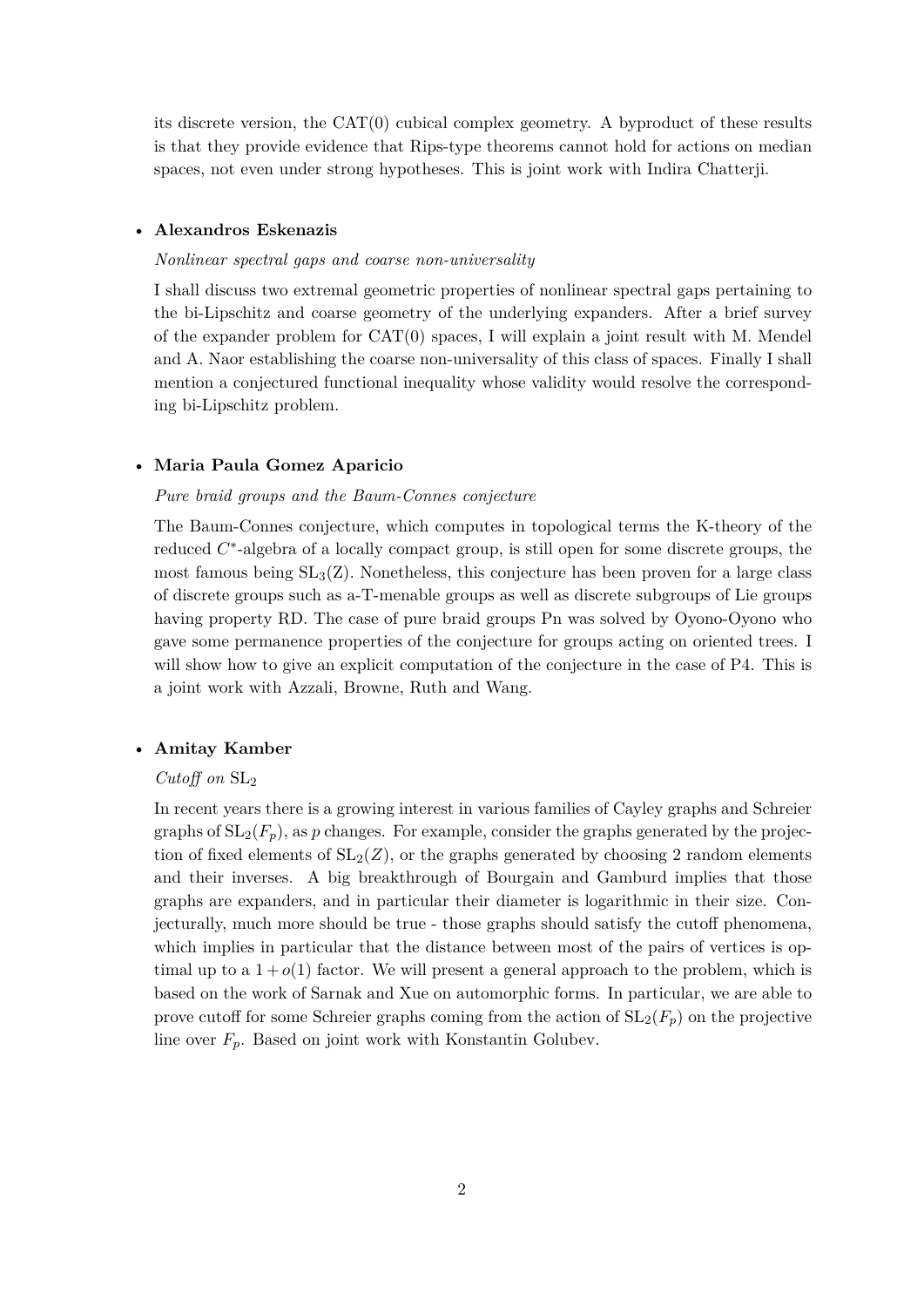## • **Ana Khukhro**

#### *A new characterisation of virtually free groups*

A finite graph that can be obtained from a given graph by contracting edges and removing vertices and edges is called a minor of this graph. Minors have played an important role in graph theory, ever since the well-known result of Kuratowski that characterised planar graphs as those that do not admit the complete graph on 5 vertices nor the complete bipartite graph on (3,3) vertices as minors. In this talk, we will explore how this concept interacts with some notions from geometric group theory, and describe a new characterisation of virtually free groups in terms of minors of their Cayley graphs.

#### • **Masato Mimura**

#### *The Green–Tao theorem for number fields*

The Szemeredi theorem asserts that an upper dense subset of the set of integers contains arbitrarily long arithmetic progressions. Furstenberg revealed that this theorem can be derived from the multi-recurrence theorem for measure preserving invertible actions on probability standard measure spaces. Furstenberg and Katznelson showed the multirecurrence theorem for actions of free abelian groups of finite rank; it then implies the multi-dimensional Szemeredi theorem. It is then an interesting question to ask what happens for "sparse" subsets of a free abelian group of finite rank. The celebrated theorem of Green and Tao asserts that a subset relatively upper dense to the set of rational primes contains arbitrarily long arithmetic progressions. In this talk, we generalize this theorem to the setting of an arbitrary number field, which may be seen a multi-dimensional Szemeredi theorem for sparse subsets.

This is a joint work with colleagues in Tohoku University: Kai Wataru, Akihiro Munemasa, Shin-ichiro Seki and Kiyoto Yoshino. See https://arxiv.org/abs/2012.15669 for the preprint. No serious background of number theory is assumed for this talk.

#### • **Piotr Nowak**

# *On property (T) for*  $Aut(F_n)$

The goal of this talk is to present the recent proof that  $Aut(F_n)$ , the automorphism group of the free group on *n* generators, has Kazhdan's property (T) for  $n \geq 5$ . This is joint work with Marek Kaluba and Taka Ozawa  $(n = 5)$  and with Kaluba and Dawid Kielak  $(n \geq 6)$ . Our proof uses a characterization of property (T) via an algebraic notion of positivity in the group ring, due to Ozawa, and computer assistance in the form of semidefinite programming (i.e. convex optimization over positive definite matrices). As applications we confirm the explanation of the effectiveness of the Product Replacement Algorithm predicted by Lubotzky and Pak, as well as obtain new asymptotically optimal estimates of Kazhdan constant for  $Aut(F_n)$  and  $SL_n(Z)$ .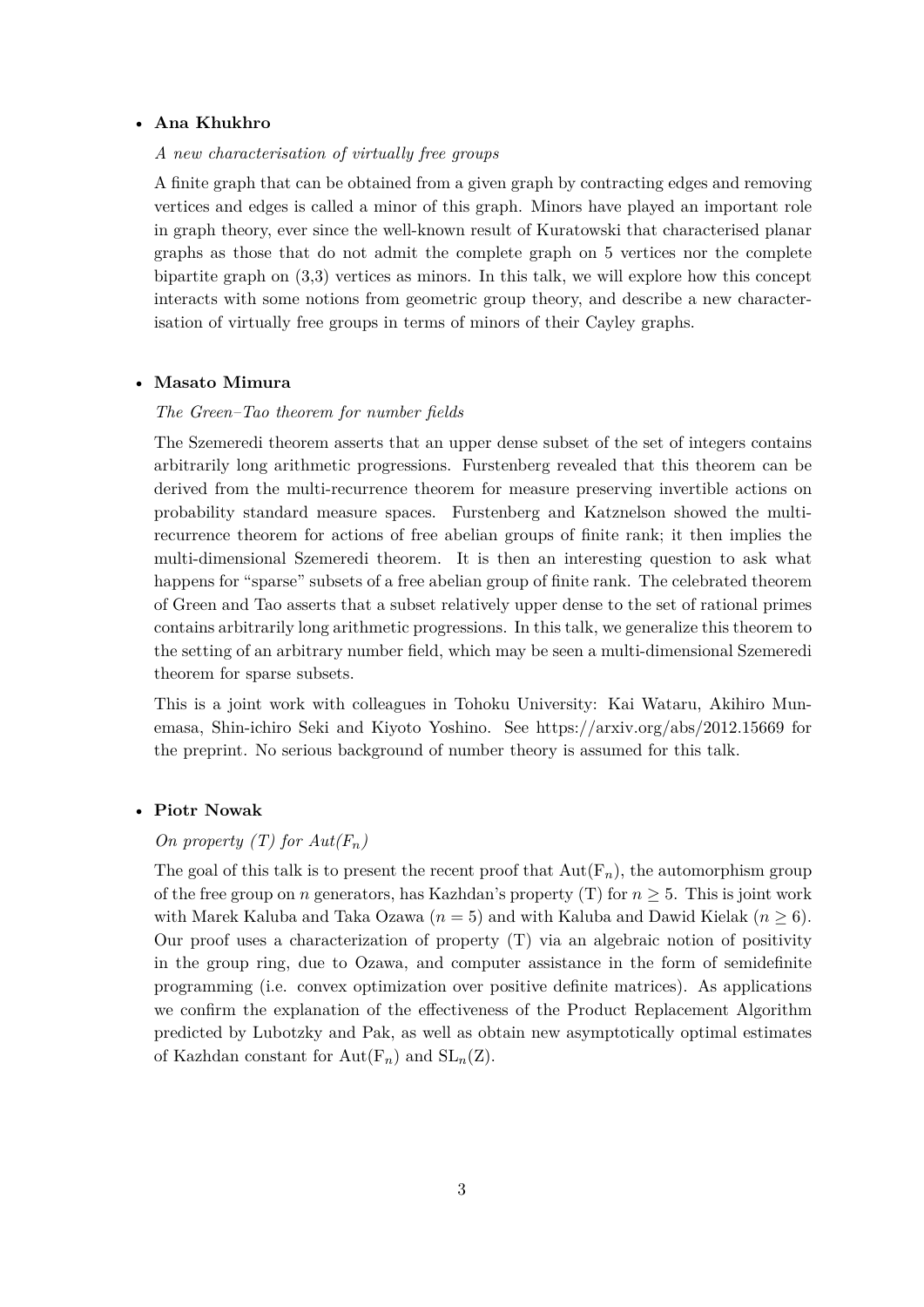#### • **Izhar Oppenheim**

# *The fixed-point spectrum of a random group*

A discrete group *G* is said to have property FL*p*, if every affine isometric action of *G* on an  $L_p$  space admits a fixed point. The fixed-point spectrum of  $G$  is the values of p for which *G* has property  $FL_p$ . If *G* is Gromov-hyperbolic and has property (T), it is known that there is a number  $p_G$  such that the fixed-point spectrum is of the form  $[1, p_G]$  or  $[1, p_G]$ . For a random group G in the triangular model with density between 1*/*3 and 1*/*2, it holds with overwhelming probability that *G* is Gromov-hyperbolic and has property  $(T)$ , thus it is natural to study the growth of  $p<sub>G</sub>$  (as a function of the number of generators of *G*). In my talk, I will discuss a sharp result regarding the growth of *p<sup>G</sup>* that improves on previous results of Drutu and Mackay and de Laat and de la Salle.

#### • **Mikael de la Salle**

# $\tilde{A}_2$ -geometry, spectral gap at large scales and weak amenability

After the celebrated work of Haagerup on free groups and many later developments, it is now well understood that the different approximation properties of group *C* ∗ (and von Neumann) algebras are very much connected to the geometry of the spaces on which the group acts. I will illustrate this through a new example : groups acting geometrically on  $\tilde{A}_2$  buildings fail to be weakly amenable. In particular, this provides a new geometric proof of the known fact that lattices in  $SL_3(Q_p)$  fail to be weakly amenable. The idea is to exploit spectral gap properties on large scale averaging operators on the building. This has other consequences in terms of approximation properties, strong property (T) and vanishing of cohomology. This is based on a joint work with Jean Lécureux and Stefan Witzel.

# • **Ján Špakula**

#### *Measured asymptotic expanders and rigidity of Roe algebras*

Let X be a countable discrete metric space, and think of operators on  $\ell^2(X)$  in terms of their *X*-by-*X* matrix. Band operators are ones whose matrix is supported on a "band" along the main diagonal; the norm-limits of these form a  $C^*$ -algebra, called the uniform Roe algebra of *X*. This algebra "encodes" the large-scale (a.k.a. coarse) structure of X. "Rigidity of Roe algebras" refers to the question whether isomorphism of Roe algebras implies coarse equivalence of the underlying spaces. I will discuss the notion of measured asymptotic expanders, and how do they provide (yet another) geometric criterion for rigidity of Roe algebras. If time permits, I will expand on some of the ingredients and techniques that we use. (Based on joint work with K. Li and J. Zhang.)

#### • **Jeroen Winkel**

# *Geometric property (T) for non-discrete spaces*

Geometric property (T) was defined by Willett and Yu, first for sequences of graphs and later for more general discrete spaces. Increasing sequences of graphs with geometric